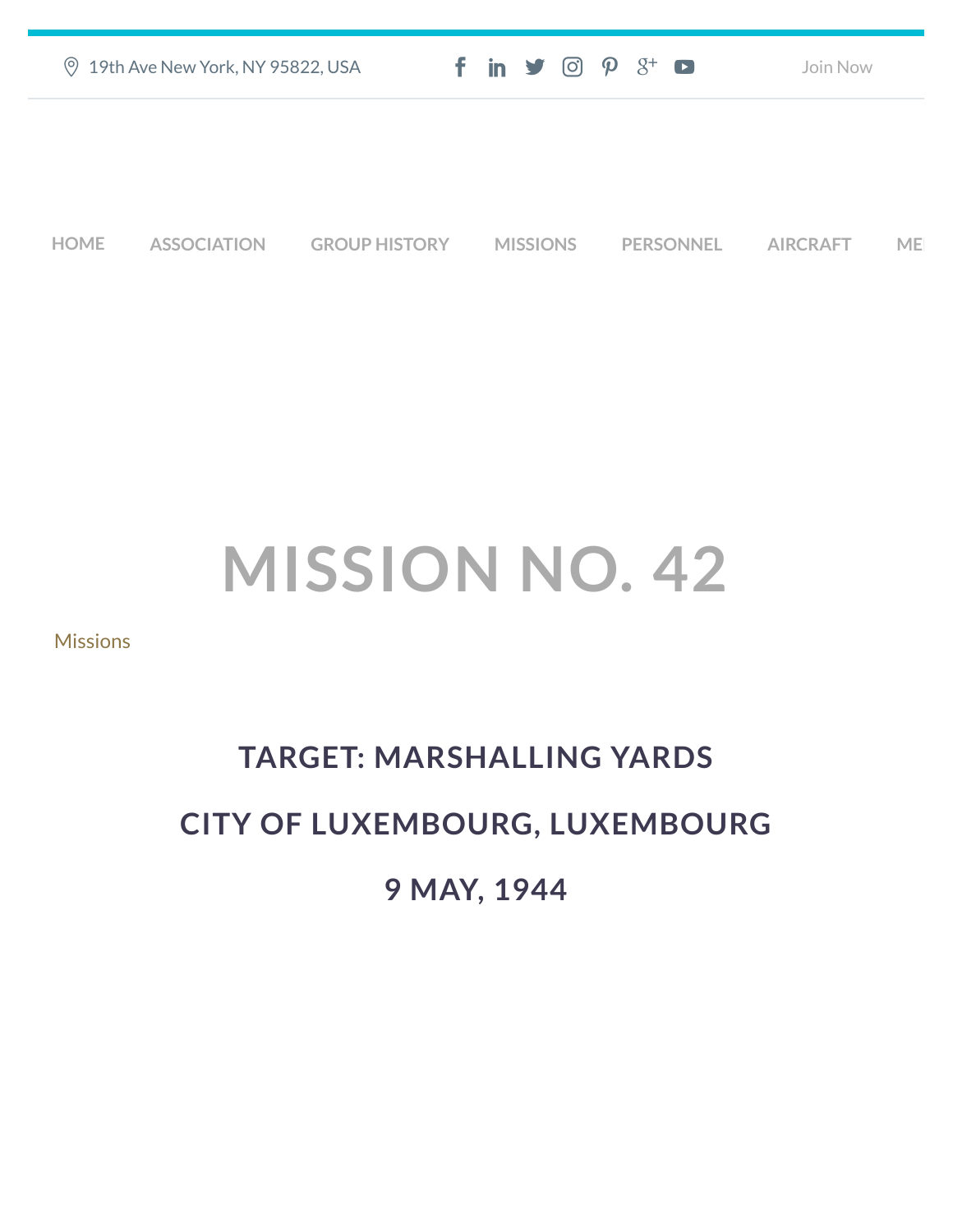

The target was the Luxembourg marshalling yards. Eighteen aircraft composed the Group squadron flying the high box in the 94th Combat Wing. Major Leroy Watson was Air Commander with Lt. Mark R. Beicher as pilot.

The Group proceeded to the target without incident. Over the target the lead craft had started a 360 degree turn when, for some unexplained reason, the red Aidis lamp was moved. This caused a reflection which the Deputy Lead construed as the signal to take over and to drop the bombs. The Group then dropped their bombs on the Deputy Lead's bombs. Bombing results were poor.

|     | <b>MISSION NO. 42</b><br>May 9th 1944 |                     |     |                     |           |                    |       |  |
|-----|---------------------------------------|---------------------|-----|---------------------|-----------|--------------------|-------|--|
|     | 748th Squadron<br>A/C # 098           |                     |     | 749th Squadron      |           | 750th Squadron     | 751th |  |
|     |                                       |                     |     | A/C # 060           | A/C # 607 | $A/C$ #            |       |  |
| р   | Lt                                    | Mark R. Belcher     | Lt  | Malcolm Johnson     | Lt        | Edward R. Stevens  | Lt    |  |
| cp  | Lt                                    | Leroy H. Watson, Jr | Lt  | Theodore C. Hoffman | Lt        | Charles W. Johns   | Lt    |  |
| n   | Lt                                    | William H. Dupont   | Lt  | Marsh Hovey         | Lt        | Claude H. Sullivan | Lt    |  |
| ь   | Lt                                    | Patrick W. Henry    | Lt  | Richard M. Condon   | Lt        | Charles J. Canty   | Lt    |  |
| tt  | Sgt                                   | LLoyd C. Bellanger  | Lt  | Frank H. Pearman    | Sgt       | Stewart C. Moody   | Sgt   |  |
| ro  | Sgt                                   | Eldon B. Krug       | Sgt | Randall N. White    | Sgt       | James C. Baum      | Sgt   |  |
| bt  | Sgt                                   | Woodrow W. Hammons  | Sgt | Milton B. Davison   | Sgt       | Joseph W. LaBonte  | Sgt   |  |
| rwg | Sgt                                   | William C. Bolger   | Sgt | Clarence A. Ray     | Sgt       | Crad W. McCollum   | Sgt   |  |
| lwg | Sgt                                   | William N. Barrett  | Sgt | Steve Vargo         | Sgt       | James H. Neelan    | Sgt   |  |
| tg  | Sgt                                   | Byron E. Smull      | Sgt | Ethan A. Schaeffer  | Sgt       | James H. Bryant    | Sgt   |  |
|     |                                       | Kenneth W. Brucker  | Lt  | Harry E. Cameron    |           |                    |       |  |